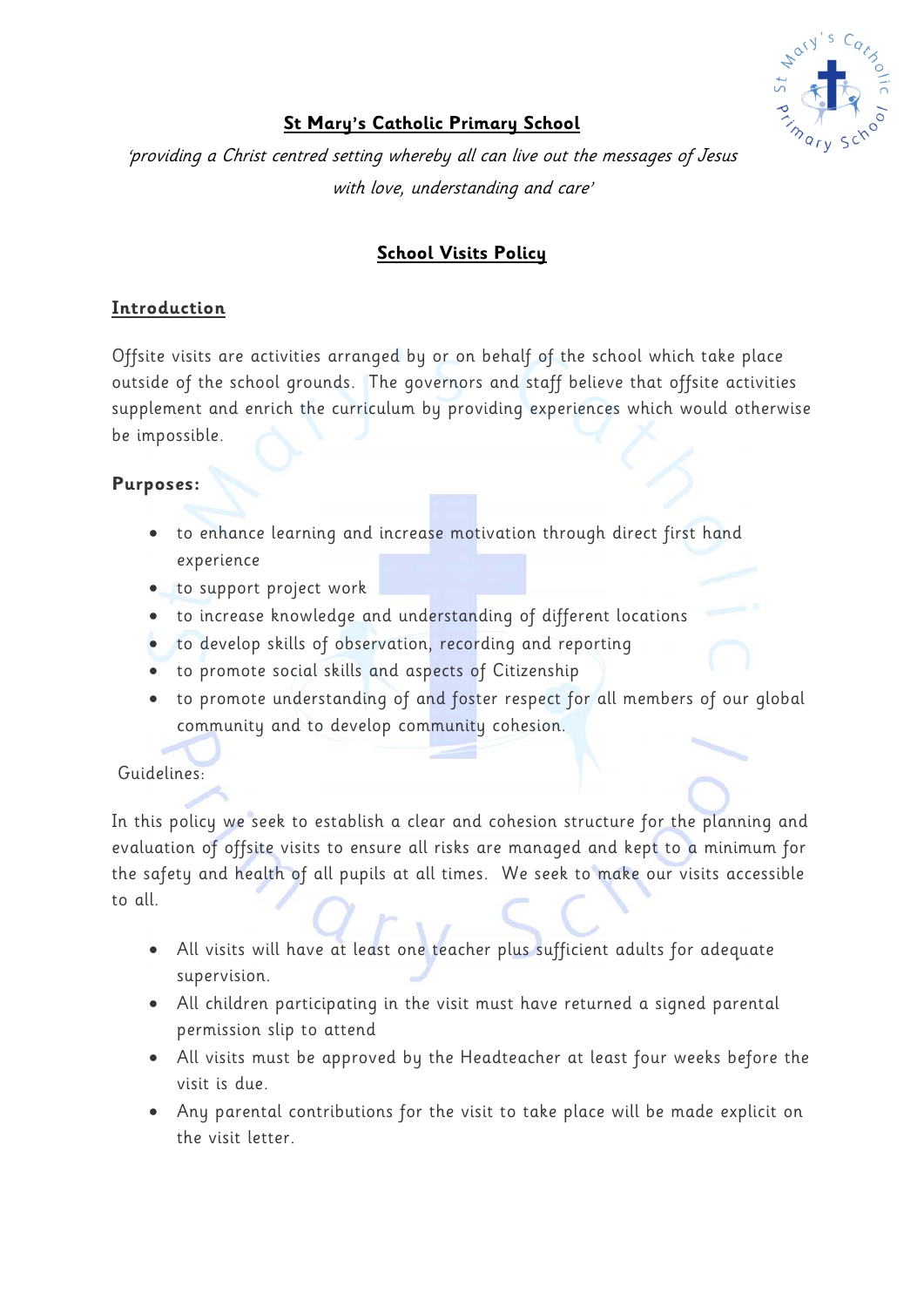- The school reserves the right to exclude children from visits if their behaviour is deemed to be a risk to their own safety or the safety of others.
- Offsite risk assessments must be completed before any visit can take place.
- The teacher in charge must ensure there is a first aid kit and mobile phone available, and that all adults have a list of children they are responsible for. The teacher in charge must have a full list of children and adults and emergency contact numbers.
- In the event of unforeseen circumstances the school must be contacted as soon as possible by telephone.
- For all residential and out-of-hours activities a contact person will be nominated.
- All adults attending visits should be briefed as to the aims, objectives and risks of the visit and any activities to be undertaken.
- All adult helpers should have undertaken full, enhanced, Disclosure and Barring clearance.
- Insurance for children on school visits is purchased annually from the local authority.
- Insurance for Residential Visits is arranged by the provider and the costs are 'all inclusive'.
- Dudley MBC must be notified by completing category 2 risk assessment at least 4 weeks in advance of all Residential Visits.

### **Communication with Parents**

The parents of children taking part in an offsite activity should be provided with all appropriate information before the visit takes place. Parents must give their permission in writing.

### **Missing Child**

If a child goes missing from an outing where parents are not attending and responsible for their own child, the following procedures should be followed:

- Children on the outing should be told to stand with their designated leader and a head count taken to ensure no other child has gone astray.
- One member of staff should search the immediate vicinity but not beyond.
- The Headteacher should be informed and should immediately contact parents, police and Chair of Governors and make his/her way to the venue if possible.
- Staff should take remaining children back to school.
- The child's parents should make their way to the school or venue as agreed with the Headteacher.